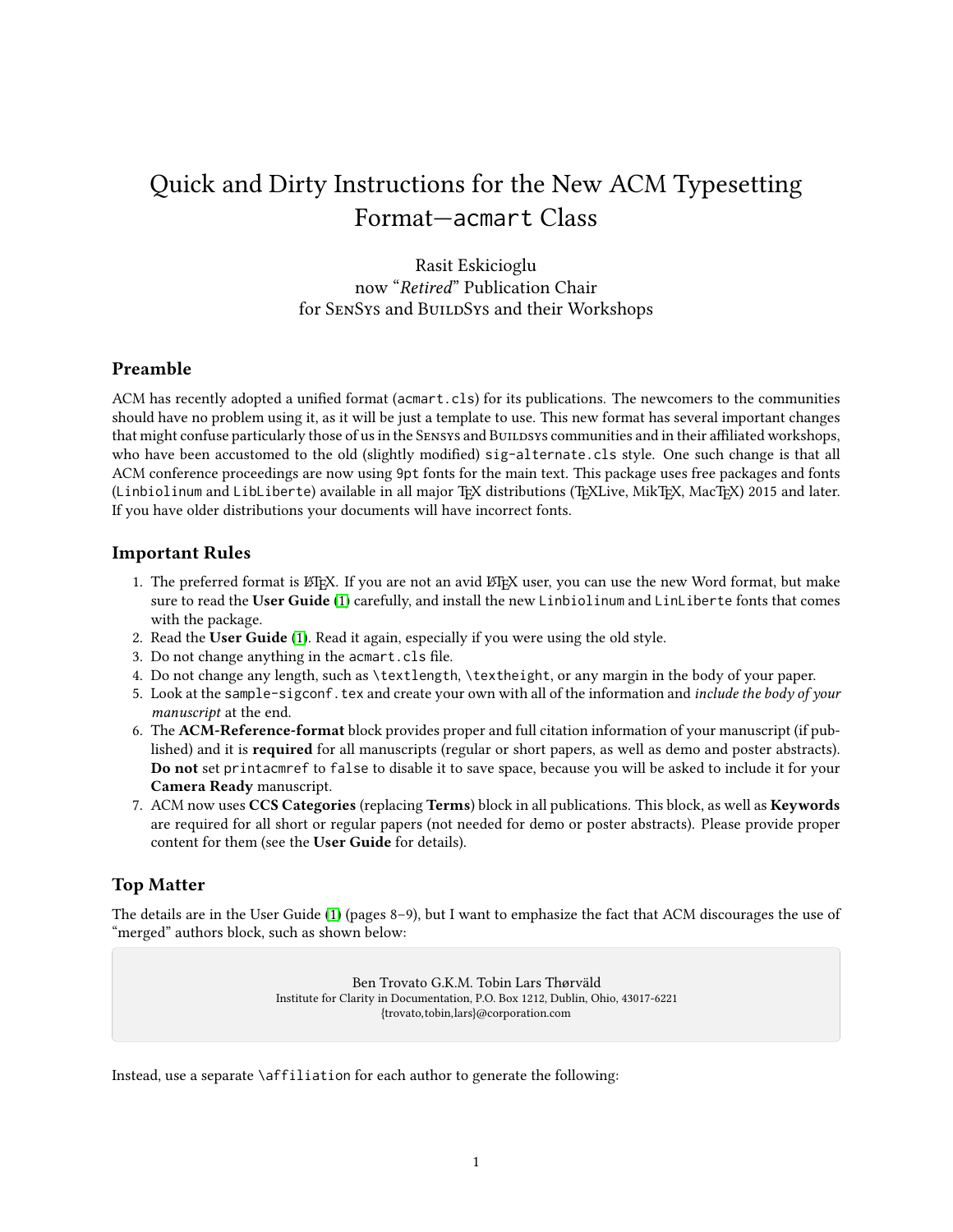Ben Trovato P.O. Box 1212 1.0. Box 1212<br>Dublin, Ohio 43017-6221 Publii, Onio 45017-0221 lleipuner@researchlabs.org

Institute for Clarity in Documentation Institute for Clarity in Documentation<br>
DO P to 1919 G.K.M. Tobin r Ciarity in Doct<br>P.O. Box 1212 1.0. Dux 1212<br>Dublin, Ohio 43017-6221 webmaster@marysville-ohio.com Moett Field, California 94035 fastel@marysvine-011

Lars Thørväld The Thørväld Group ne Thørvald Group<br>1 Thørväld Circle 1 The value Check<br>Hekla, Iceland nckia, iccianu<br>larst@affiliation.org ansiwanination.org

e block of each (regular or short) paper is follow  $\begin{array}{ccc} 1 & 1 & 1 \end{array}$ The title block of each (regular or short) paper is followed by four blocks:

## **ABSTRACT**

.<br>This paper provides a sample of a ᡌEX document which conforms, ancy provides a sample of a Eq. Cocament which conforms, somewhat loosely, to the formatting guidelines for ACM SIG Pro-KEYWORDS ceedings<sup>1</sup>.

### CCS CONCEPTS

 $\overrightarrow{A}$  Computer systems organization  $\rightarrow$  Embedded systems,  $\overrightarrow{A}$ ,  $\overrightarrow{A}$  and  $\overrightarrow{A}$  and  $\overrightarrow{A}$  are  $\overrightarrow{B}$ . • Computer systems organization → Embedded systems; Re-

## **in Latex Format ACM Conference on ACM Conference on ACM Conference on ACM Conference on ACM Conference on ACM Conference on ACM Conference on ACM Conference on ACM Conference on ACM Conference on ACM Conference on ACM Con**

ACM proceedings, LATEX, text tagging

## ACM Reference format:

Proceedings Paper in LaTeX Format—This is a Very Long Title That will not rit in One Line. In Proceedings of The 8th ACM/IEEE International Conference<br>2011 Cyber-Physical Systems, Pittsburgh, PA USA, April 2017 (ICCPS), A pages on Cyber-Physical Systems, Pittsburgh, PA USA, April 2017 (ICCPS), 4 pages.<br>DOU 10.475/123. 4 To do this, ACM has some rigid requirements for the format of the Ben Trovato, G.K.M. Tobin, Lars Thørväld, Lawrence P. Leipuner, Sean Fogarty, Charles Palmer, John Smith, and Julius P. Kumquat. 2017. SIG Fit in One Line. In Proceedings of The 8th ACM/IEEE International Conference DOI: 10.475/123\_4

 $\mathbf{C}$  is available authoris guide is available as achieved document.

for prot or commercial advantage and that copies bear this notice and the full citation

# 1 INTRODUCTION

The proceedings are the records of a conference<sup>2</sup>. ACM seeks to give these conference by-products a uniform, high-quality appearance. To do this, ACM has some rigid requirements for the format of the proceedings documents: there is a specified format (balanced double columns), a specified set of fonts (Arial or Helvetica and Times Roman) in certain specified sizes, a specified live area, centered on the page, specified size of margins, specified column width and line in your input left is why this sentence for the sentence forms a separate sentence for  $\alpha$ 

## 2 THE BODY OF THE PAPER

Typically, the body of a paper is organized into a hierarchical structure, with numbered or unnumbered headings for sections, subsections, sub-subsections, and even smaller sections. The command \section that precedes this paragraph is part of such a hierarchy  $^3.$  $\LaTeX{}$  handles the numbering and placement of these headings for you, when you use the appropriate heading commands around the titles of the headings. If you want a sub-subsection or smaller part to be unnumbered in vour output, simply append an asterisk

Roman) in certain specied sizes, a specied live area, centered tote that the  $\overline{\text{CCS}}$   $\overline{\text{CONCEPTS}}$  and the  $\overline{\text{Keywords}}$  blocks are not required in demo or poster abstraction tote that the  $\overline{\text{CCS CONCEPTS}}$  and the  $\overline{\text{Keywords}}$  blocks are not required in demo or poster abstractions. document. Please note that the CCS CONCEPTS and the Keywords blocks are not required in demo or poster abstracts.

something like: but complete the permissions process with ACM, the information you receive in a second email will Once you complete the permissions process with ACM, the information you receive in a second email will contain

```
\copyrightyear{2018}
{November 4--7 2017, Shenzhen, China}
\acmISBN{978-1-xxxx-xxxx-x/18/11}\acmPrice{\$15.00}
\acmDOI{http://dx.doi.org/xx.xxxx/xxxxxxx.xxxxxxx}
    :opyright{acmcopyright}<br>Conference[Sensys'18]{The 16th ACM Conference on Embedded Networked Sensor Systems}
\setcopyright{acmcopyright}
\acmConference[Sensys'18]{The 16th ACM Conference on Embedded Networked Sensor Systems}<br>{November 4--7 2017, Shorzhon, China}
```
The ACM Reference format and the permissions block will be generated automatically, provided you have entered the required information above in your . tex file.

### Author Anonymity

In most conferences, submission are reviewed by using either blind (reviewers are hidden from the authors) or double blind (reviewers don't know the identity of the author(s), and the author(s) don't know the identity of the reviewers) policies.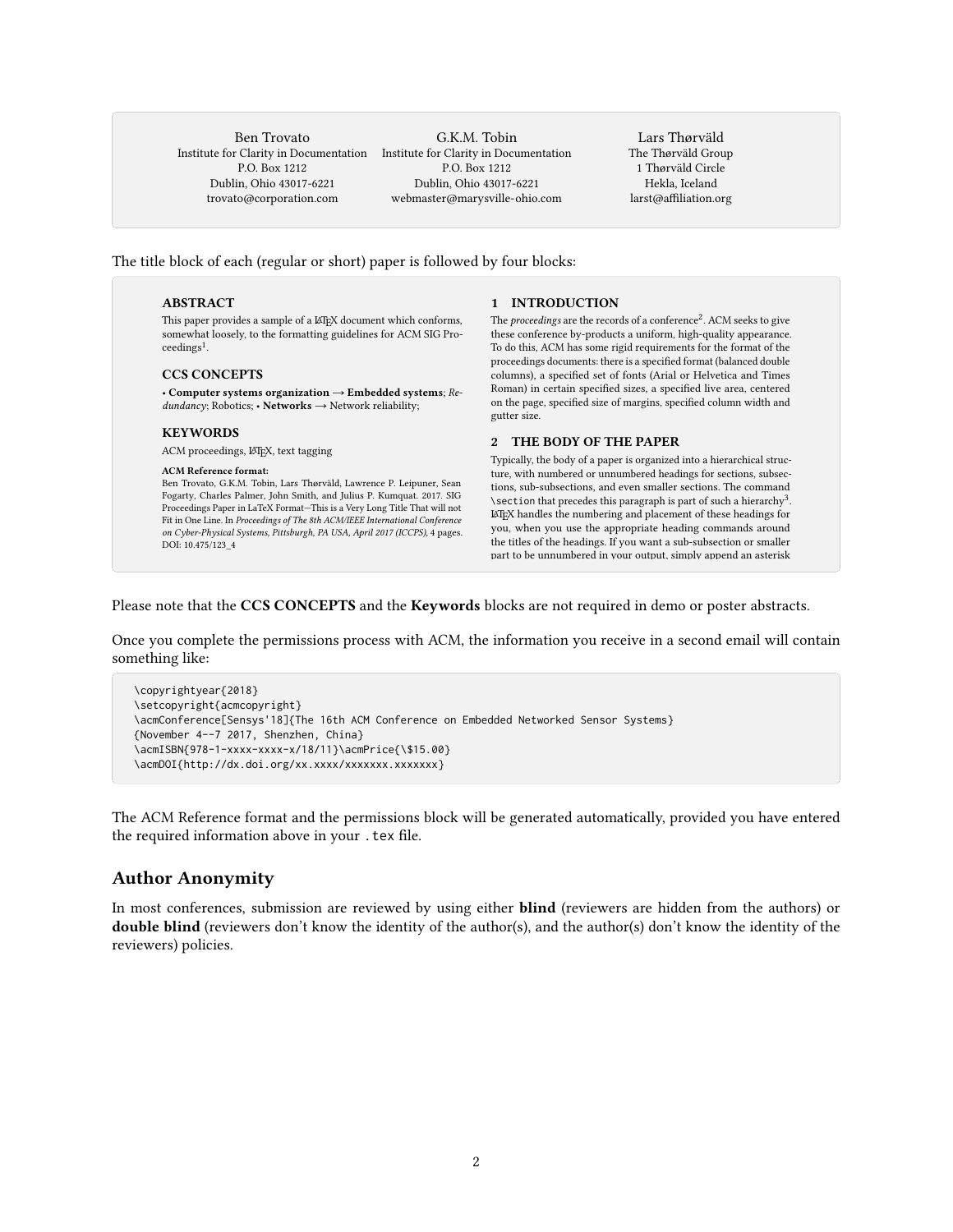The authors should use anonymous option to hide their identity:

## SIG Proceedings Paper in LaTeX Format—This is a Very Long Title That will not Fit in One Line<sup>∗</sup>

Anonymous Author(s)

### ABSTRACT

This paper provides a sample of a LATEX document which conforms, somewhat loosely, to the formatting guidelines for ACM SIG Proceedings<sup>1</sup>.

### CCS CONCEPTS

• Computer systems organization  $\rightarrow$  Embedded systems;  $Re$ -

to the command name. Examples of both numbered and unnumbered headings will appear throughout the balance of this sample document.

Because the entire article is contained in the document environment, you can indicate the start of a new paragraph with a blank line in your input file; that is why this sentence forms a separate paragraph.

2.1 Type Changes and Special Characters

Sometimes, the manuscript itself may include information identifying its authors. In this case anonsuppress envit can be used. For example, the text below can be hidden when the environment is used with anc ronment can be used. For example, the text below can be hidden when the environment is used with anonymous option:

\begin{anonsuppress} ACM Conference on Embedded Networked Sensor Systems (Sensys). ACM, New York, NY, USA, 4 pages. https://doi.org/10.475/123\_4 This work is continuation of Dr.~Trovato and his team at disappear when \texttt{anonymous} option is used. \end{anonsuppress} \textit{Institute for Clarity in Documentation}. This paragraph will<br>disannear when \texttt{anonymous} ontion is used

the important content of the front page of a  $\mathbf C$ ai Here is the important content of the front page of a  $\bf{Camera~Ready}$  manuscript:

#### $C/C$   $D_{\text{max}}$  specified specified sizes, and centered live SIG Proceedings Paper in LaTeX Format—This is a Very Long SIG Proceedings Paper in LaTeX Format—This is a Very Long Title That will not Fit in One Line<sup>\*</sup>

G.K.M. Tobin‡

Ben Trovato<sup>†</sup> G.K. ture, with number or unnumbered headings for sections, subsections, subsections, subsections, subsections, subsections, subsections, subsections, subsections, subsections, subsections, subsections, subsections, subsections Institute for Clarity in Documentation Institute for Clarity in Documentation Dublin, Ohio Du<sup>blin</sup>, Ohio Du<sup>blin</sup>, Ohio trovato@corporation.com webmaster@r

the titles of the headings. If you want a sub-subsection of the sub-subsection of the sub-subsection of  $Sear$ Brookhaven Laboratories MASA Ame: lleipuner@researchlabs.org

. Dublin, Ohio NASA Ames Research Center Palme webmaster@marysville-ohio.com Sean Fogarty Moffett Field, California

ville-ohio.com larst@affiliation.org  $\mathcal{L}_\text{max} = \mathcal{L}_\text{max} = \mathcal{L}_\text{max} = \mathcal{L}_\text{max} = \mathcal{L}_\text{max} = \mathcal{L}_\text{max} = \mathcal{L}_\text{max} = \mathcal{L}_\text{max} = \mathcal{L}_\text{max} = \mathcal{L}_\text{max} = \mathcal{L}_\text{max} = \mathcal{L}_\text{max} = \mathcal{L}_\text{max} = \mathcal{L}_\text{max} = \mathcal{L}_\text{max} = \mathcal{L}_\text{max} = \mathcal{L}_\text{max} = \mathcal{L}_\text{max} = \mathcal{$ set in in-line math style, looks slightly different when set in in-line  $\Gamma$  charles Palmer Palmer Research Laboratories

2.2.2 Display Equations. A numbered display equation—one set San Antonio, Texas

running text is called an inline or in  $\mathcal{S}$  $\mu^{\ddag}$  math environment, which can be invoked with the usual  $\delta$ \begin . . . \end construction or with the short form \$ . . . \$. The Thørväld Group **The symbols and structures, from a to α to ω, avail-**  $\alpha$  to  $\alpha$  the symbols and structures, from a to  $\alpha$ 

off by vertical space from the text and centered horizontal space from the text and centered horizontal  $\epsilon$ produced by the equation environment. An unnumbered display on the page, specified size of margins, specified column width and  $\frac{1}{2}$ fogartys@amesres.org

tter size.<br>This work is continuation of Dr. Trovato and his team at *Institute* Fins work is continuation of Dr. Trovato and his team at *institute*<br>for Clarity in Documentation. This paragraph will disappear when gutter size.

## anonymous option is used. 2 THE BODY OF THE PAPER

n→∞ Typically, the body of a paper is organized into a hierarchical structure, with numbered or unnumbered headings for sections, subsections, sub-subsections, and even smaller sections. The command  $\setminus$ section that precedes this paragraph is part of such a hierarchy<sup>3</sup>.  $\LaTeX{}$  handles the numbering and placement of these headings for you, when you use the appropriate heading commands around the titles of the headings. If you want a sub-subsection or smaller part to be unnumbered in your output, simply append an asterisk to the command name. Examples of both numbered and unnumbered headings will appear throughout the balance of this sample document.

## ABSTRACT

somewhat loosely, to the formatting guidelines for ACM SIG Profor profit or commercial advantage and that continues bear the full citation of  $\mathcal{L}$ This paper provides a sample of a LATEX document which conforms,

#### must be honored. Abstracting with credit is permitted. To copy otherwise, or republish, CCS CONCEPTS  $\frac{1}{\sqrt{2}}$  to position to redistribute to require permission and  $\frac{1}{\sqrt{2}}$

• Computer systems organization  $\rightarrow$  Embedded systems; Re- $\mathit{dundancy}$ ; Robotics; • Networks → Network reliability;

## KEYWORDS

ACM proceedings, LATEX, text tagging

#### ACM Reference Format:

Ben Trovato, G.K.M. Tobin, Lars Thørväld, Lawrence P. Leipuner, Sean Fogarty, and Charles Palmer. 2017. SIG Proceedings Paper in LaTeX Format— This is a Very Long Title That will not Fit in One Line. In Proceedings of 15th ACM Conference on Embedded Networked Sensor Systems (Sensys). ACM, New York, NY, USA, 4 pages. https://doi.org/10.475/123\_4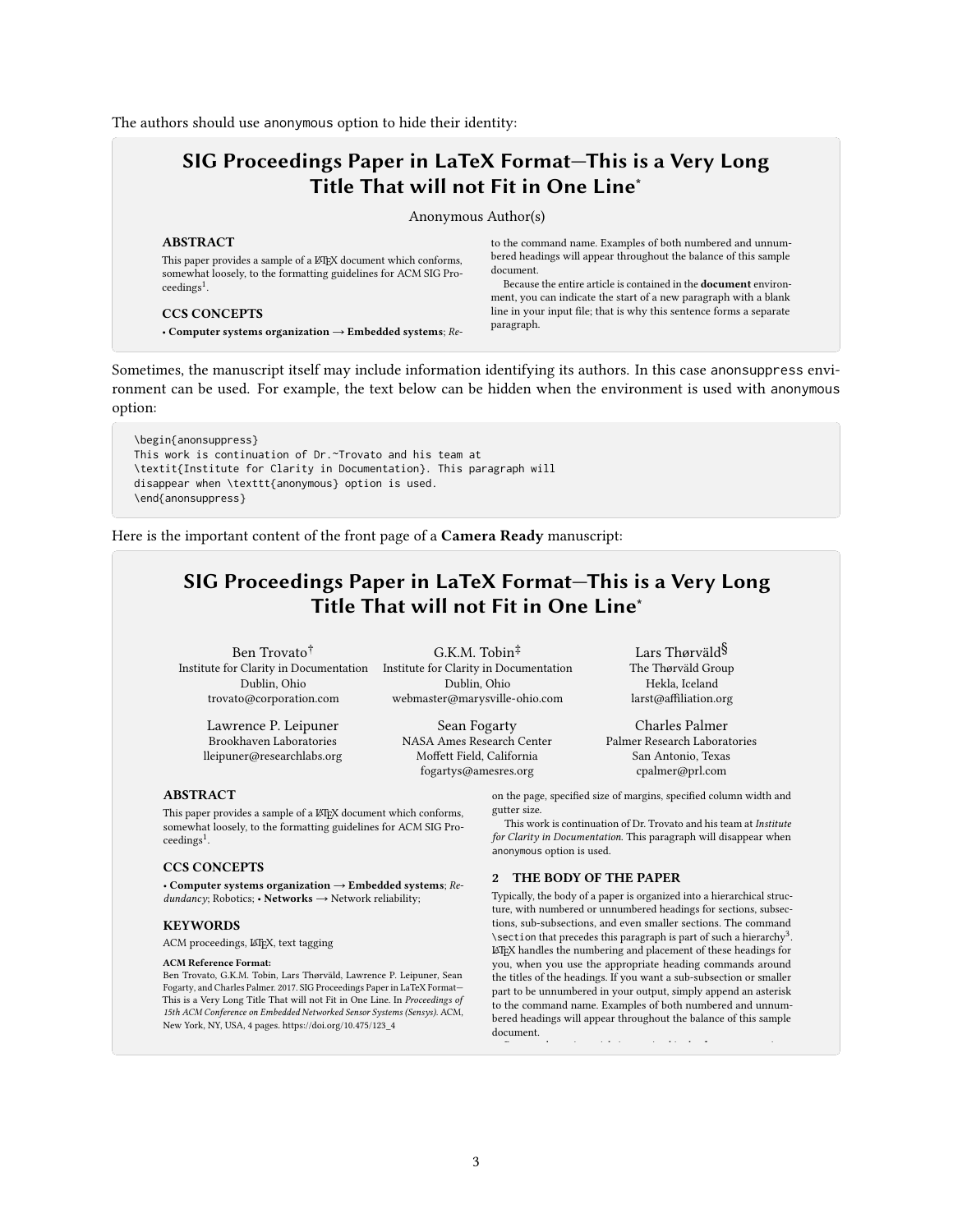### Sample Driver

The following latex snippet is used to generate the above (less the author block) output:

```
\documentclass[sigconf]{acmart}
\usepackage{balance} % For balanced columns on the last page
\setcopyright{acmcopyright} % if you give the rights to ACM
\acmDOI{...} % DOI - Insert your DOI below...
\acmISBN{...} % ISBN - Insert your conference/workshop's ISBN below...
\acmYear{2017} % Insert Publication year
\copyrightyear{2017} % Insert Copyright year (typically the same as above)
\acmPrice{15.00}
\acmConference[Short Name]{Long Name}{dates}{venue}
\begin{document}
\title[Short Title]{Long Title for Your ACM Conference Paper}
\begin{abstract}
...
\end{abstract}
...
\begin{CCSXML}
<ccs2012>
<concept>
 <concept_id>10010520.10010553.10010562</concept_id>
 <concept_desc>Computer systems organization~Embedded systems</concept_desc>
 <concept_significance>500</concept_significance>
</concept>
...
\end{CCSXML}
\ccsdesc[500]{Computer systems organization~Embedded systems}
...
\keywords{ACM proceedings, \LaTeX, text tagging}
\maketitle
\input{body-of-your-manuscript}
\balance
\bibliographystyle{ACM-Reference-Format}
\bibliography{name-of-your-bib-file}
\end{document}
```
You should generate the CCSXML code with the tool at <http://dl.acm.org/ccs.cfm> and copy and paste it in your "driver" file.

Please note that you may need to put the \balance towards the end of the body of your manuscript file.

### Running Headers

One of the changes in the new style is the "running heads". There are three potential ugliness with this: Long conference name, long manuscript title, and long author list.

ICCPS; April 2027, Rit MargbbRA, Lisa Thørväld, Lawrence P. Leipuner, Sean Fogarty, Charles Palmer, John Smith, and Julius P. Kumquat command **\textit;** emboldening with the command **\textbf** and typewriter-style (for instance, for computer code) with \texttt. But remember, you do not have to indicate typestyle changes when such changes are part of the *structural* elements of your article: Table 1: Frequency of Special Characters Non-English or Math Frequency Comments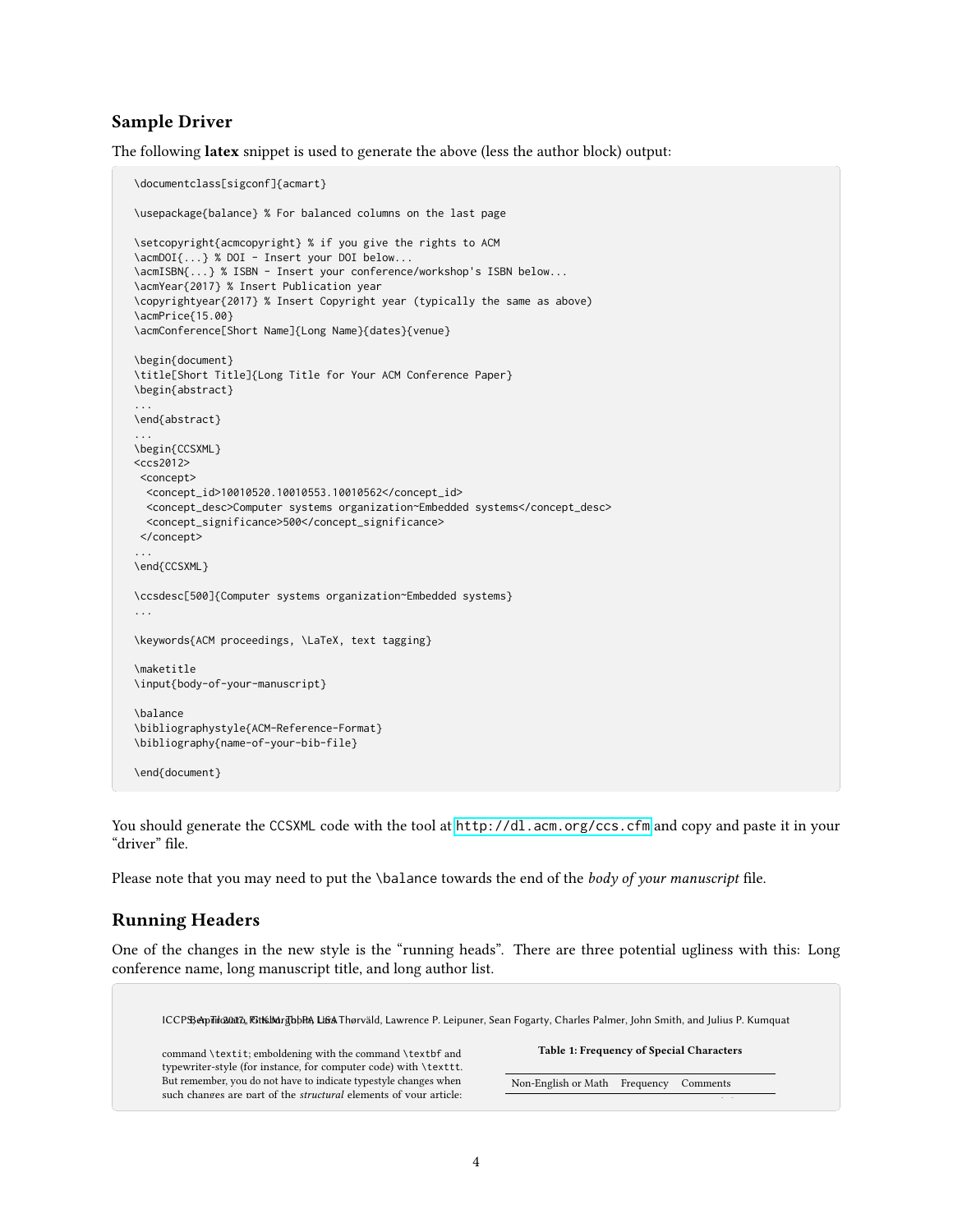To avoid "long conference title" problem, use one of the following \acmConference{...} tags for SenSys'18 and BuildSys'18, respectively:

\acmConference[SenSys'18]{The 16th ACM Conference on Embedded Networked Sensor Systems}{November 4--7, 2018} {Shenzhen, China}

\acmConference[BuildSys'18]{The 5th International Conference on Systems for Energy-Efficient Built Environments} {November 7--8, 2018}{Shenzhen, China}

Further, if you have a long title, use the optional ShortTitle in the \title. As a rule-of-thumb, if your title is longer than a single column width, it should be shortened.

\title[SIG Proceedings Paper in LaTeX Format]{SIG Proceedings Paper in LaTeX Format---This is a Very Long Title That will not Fit in One Line}

And if you have three or more authors (or the list is longer than a *a single column width*), use the following with the first author's names:

```
\renewcommand{\shortauthors}{F. LastName et al.}
```
Lastly, use the names and last names of the authors in the "authors block" consistently. Pick one of the ways shown below and use it consistently everywhere, including your bibliographies:

```
Ben Travato
B. Travato
Lawrence P. Leipuner
L.P. Leipuner
Gordon K.M. Tobin
```
G.K.M. Tobin

# Bibliographies and Citations

Regular staff of the institutions, such as ACM and IEEE, review manuscripts for their archival journals to provide consistency and coherency in those publications. All other publications, such as conference proceedings and newsletters, are typically compiled by different volunteers, leading to various inconsistencies. Recently, ACM requires an additional "block", ACM Reference format:, in every publication to make the citation process easier. However, this is only one side of the coin, as we have to provide the other side by properly citing our references. Most common error is to use incomplete references to save space in the body of a paper. Keep in mind that ACM uses the natbib package and the ACM-Reference-Format.bst for processing references. Check the User Guide [\(1\)](#page-5-0) (Section 2.10 Bibliography) and make sure that you provide all the required fields for the each bib entry.

### Acknowledgements

If you have to acknowledge someone or something in your manuscript, please insert your message between \begin{acks} and \end{acks}. This is no longer a \section in the manuscript.

### Balanced Columns

Although not enforced, SENSYS and BUILDSYS communities have been using the balance package to balance the columns on the last page of the manuscripts.